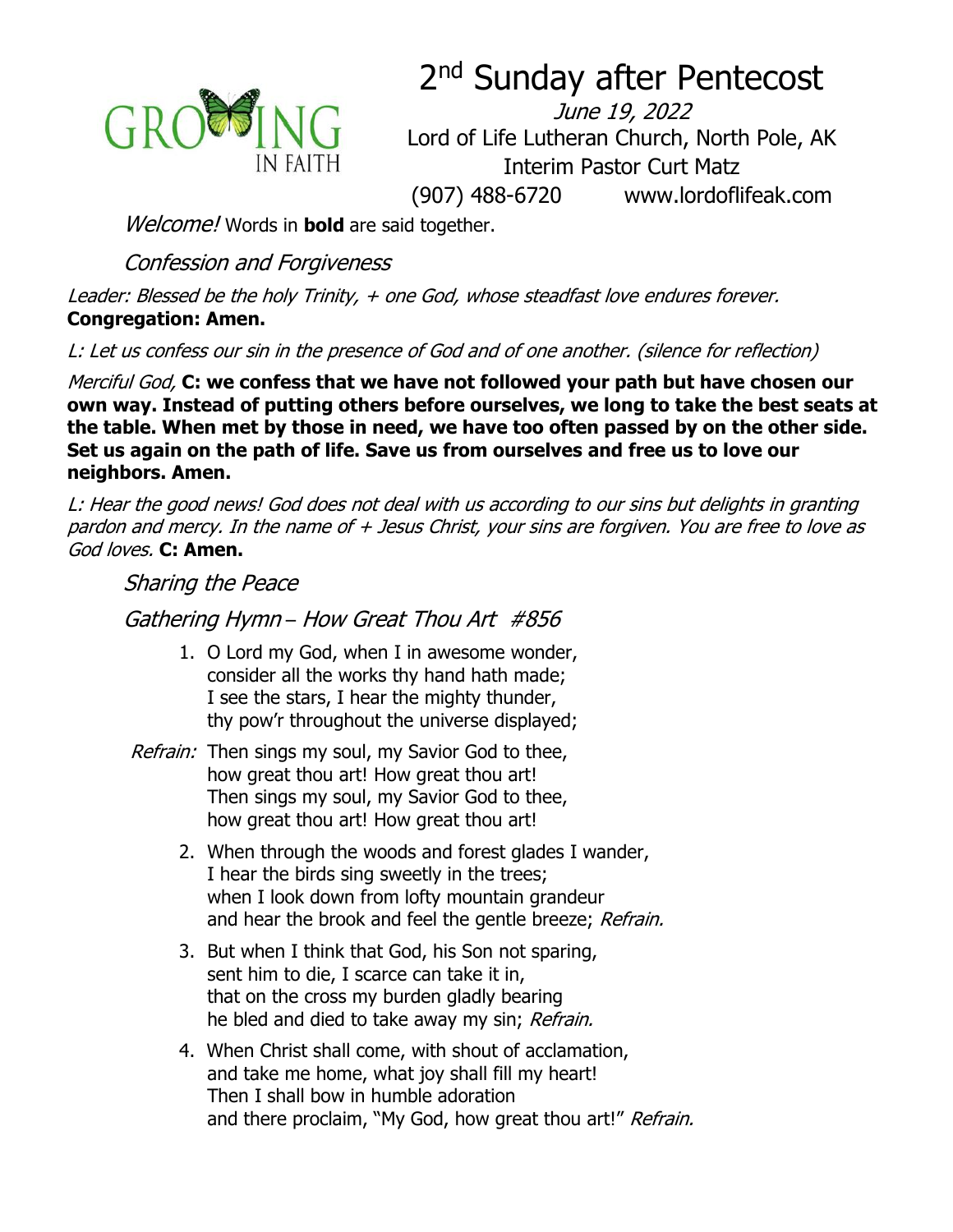#### Prayer of the Day

#### **O Lord God, we bring before you the cries of a sorrowing world. In your mercy set us free from the chains that bind us, and defend us from everything that is evil, through Jesus Christ, our Savior and Lord. Amen.**

#### Scripture Readings

#### Isaiah 65:1-9 p. 606

I was ready to be sought out by those who did not ask, to be found by those who did not seek me. I said, "Here I am, here I am," to a nation that did not call on my name. <sup>2</sup>I held out my hands all day long to a rebellious people, who walk in a way that is not good, following their own devices;  $3a$  people who provoke me to my face continually, sacrificing in gardens and offering incense on bricks; <sup>4</sup>who sit inside tombs, and spend the night in secret places; who eat swine's flesh, with broth of abominable things in their vessels;  $5$ who say, "Keep to yourself, do not come near me, for I am too holy for you." These are a smoke in my nostrils, a fire that burns all day long. <sup>6</sup>See, it is written before me: I will not keep silent, but I will repay; I will indeed repay into their laps <sup>7</sup>their iniquities and their ancestors' iniquities together, says the Lord; because they offered incense on the mountains and reviled me on the hills, I will measure into their laps full payment for their actions. <sup>8</sup>Thus says the Lord: As the wine is found in the cluster, and they say, "Do not destroy it, for there is a blessing in it," so I will do for my servants' sake, and not destroy them all. <sup>9</sup>I will bring forth descendants from Jacob, and from Judah inheritors of my mountains; my chosen shall inherit it, and my servants shall settle there.

#### Word of God, word of life. **Thanks be to God.**

#### Psalm 22:19-28 p. 435

 $19$ But you, O Lord, do not be far away! O my help, come quickly to my aid!

#### **<sup>20</sup>Deliver my soul from the sword, my life from the power of the dog!**

#### $21$ Save me from the mouth of the lion! From the horns of the wild oxen you have rescued me. **<sup>22</sup>I will tell of your name to my brothers and sisters; in the midst of the congregation I will praise you:**

 $23$ You who fear the Lord, praise him! All you offspring of Jacob, glorify him; stand in awe of him, all you offspring of Israel!

#### **<sup>24</sup>For he did not despise or abhor the affliction of the afflicted; he did not hide his face from me, but heard when I cried to him.**

<sup>25</sup> From you comes my praise in the great congregation; my vows I will pay before those who fear him.

#### **<sup>26</sup>The poor shall eat and be satisfied; those who seek him shall praise the Lord. May your hearts live forever!**

<sup>27</sup>All the ends of the earth shall remember and turn to the Lord; and all the families of the nations shall worship before him.

#### **<sup>28</sup>For dominion belongs to the Lord, and he rules over the nations.**

#### Galatians 3:23-29 p. 947

 $23$ Now before faith came, we were imprisoned and quarded under the law until faith would be revealed. <sup>24</sup>Therefore the law was our disciplinarian until Christ came, so that we might be justified by faith. <sup>25</sup>But now that faith has come, we are no longer subject to a disciplinarian, <sup>26</sup>for in Christ Jesus you are all children of God through faith. <sup>27</sup>As many of you as were baptized into Christ have clothed yourselves with Christ. <sup>28</sup>There is no longer Jew or Greek, there is no longer slave or free,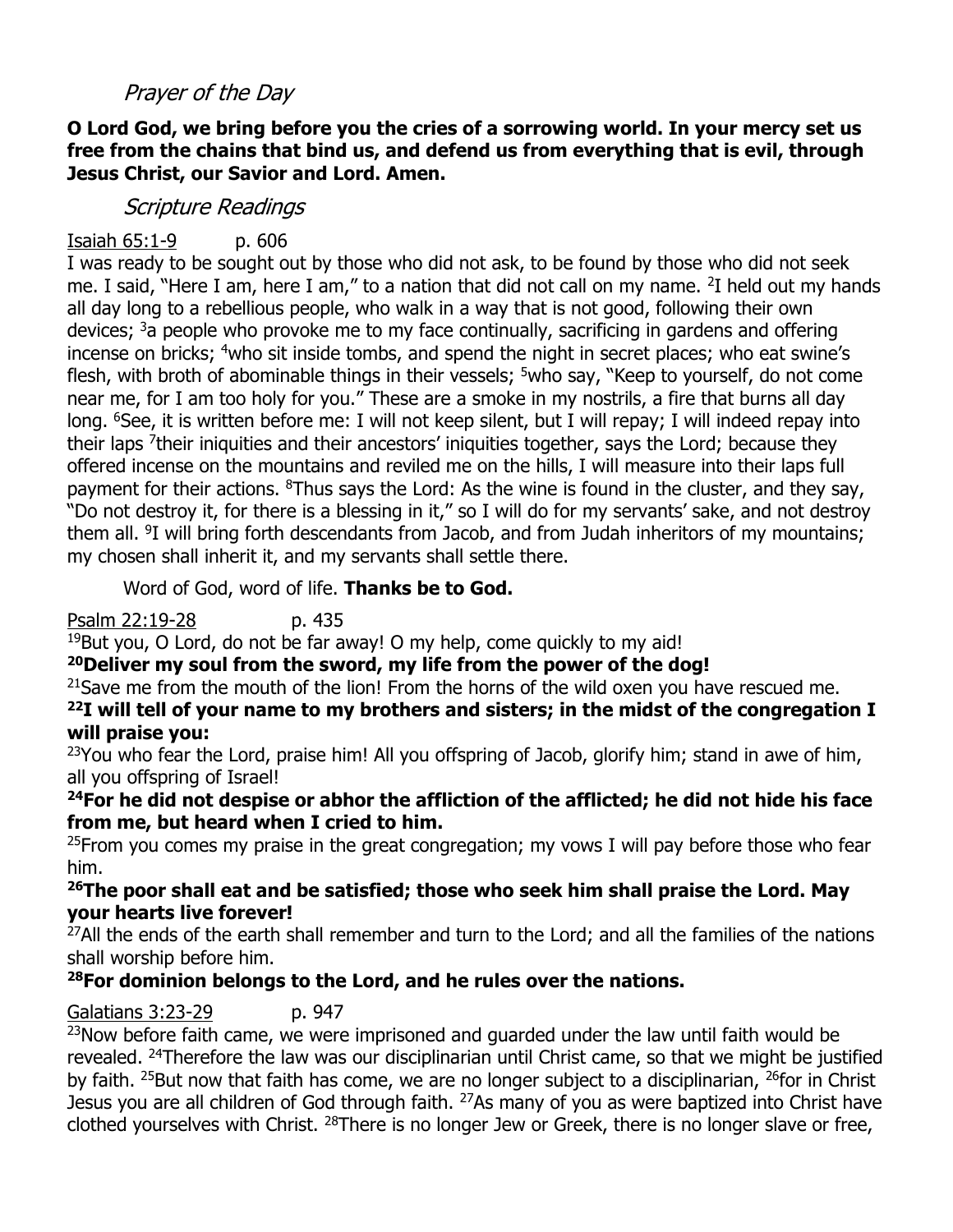there is no longer male and female; for all of you are one in Christ Jesus. <sup>29</sup>And if you belong to Christ, then you are Abraham's offspring, heirs according to the promise.

#### Word of God, word of life. **Thanks be to God.**

The holy Gospel according to Luke. **Glory to you, O Lord.**

#### Luke 8:26-39 p. 841

 $26$ Then they arrived at the country of the Gerasenes, which is opposite Galilee.  $27$ As he stepped out on land, a man of the city who had demons met him. For a long time he had worn no clothes, and he did not live in a house but in the tombs. <sup>28</sup>When he saw Jesus, he fell down before him and shouted at the top of his voice, "What have you to do with me, Jesus, Son of the Most High God? I beg you, do not torment me" $-$  <sup>29</sup>for Jesus had commanded the unclean spirit to come out of the man. (For many times it had seized him; he was kept under guard and bound with chains and shackles, but he would break the bonds and be driven by the demon into the wilds.)  $30$  Jesus then asked him, "What is your name?" He said, "Legion"; for many demons had entered him. 31They begged him not to order them to go back into the abyss. <sup>32</sup>Now there on the hillside a large herd of swine was feeding; and the demons begged Jesus to let them enter these. So he gave them permission. 33Then the demons came out of the man and entered the swine, and the herd rushed down the steep bank into the lake and was drowned. <sup>34</sup>When the swineherds saw what had happened, they ran off and told it in the city and in the country. <sup>35</sup>Then people came out to see what had happened, and when they came to Jesus, they found the man from whom the demons had gone sitting at the feet of Jesus, clothed and in his right mind. And they were afraid. <sup>36</sup>Those who had seen it told them how the one who had been possessed by demons had been healed. <sup>37</sup>Then all the people of the surrounding country of the Gerasenes asked Jesus to leave them; for they were seized with great fear. So he got into the boat and returned. <sup>38</sup>The man from whom the demons had gone begged that he might be with him; but Jesus sent him away, saying, <sup>39</sup> Return to your home, and declare how much God has done for you." So he went away, proclaiming throughout the city how much Jesus had done for him.

The Gospel of the Lord. **Praise to you, O Christ.**

Sermon **Sermon Sermon** *Sermon CO<sub>2</sub> <i>CO*<sub>2</sub> *CO<sub>2</sub> <i>CO*<sub>2</sub> *CO*<sub>2</sub> *CO*<sub>2</sub> *CO*<sub>2</sub> *CO*<sub>2</sub> *CO*<sub>2</sub> *CO*<sub>2</sub> *CO*<sub>2</sub> *CO*<sub>2</sub> *CO*<sub>2</sub> *CO*<sub>2</sub> *CO*<sub>2</sub> *CO*<sub>2</sub> *CO*<sub>2</sub> *CO*<sub>2</sub> *CO*<sub>2</sub>

#### Hymn of the Day – Jesus Loves Me #595

1. Jesus loves me! This I know, for the Bible tells me so; little ones to him belong, they are weak, but He is strong.

Refrain: Yes, Jesus loves me, yes, Jesus loves me, yes, Jesus loves me, the Bible tells me so.

- 2. Jesus loves me! He who died heaven's gates to open wide; He will wash away my sin, let his little child come in. *(refrain)*
- 3. Jesus loves me! He will stay close beside me all the way; when at last I come to die, He will take me home on high. *(refrain)*

#### Apostle's Creed

#### **I believe in God, the Father almighty, creator of heaven and earth.**

**I believe in Jesus Christ, God's only Son, our Lord, who was conceived by the Holy Spirit, born of the virgin Mary, suffered under Pontius Pilate, was crucified, died, and was buried; he descended to the dead. On the third day he rose again;**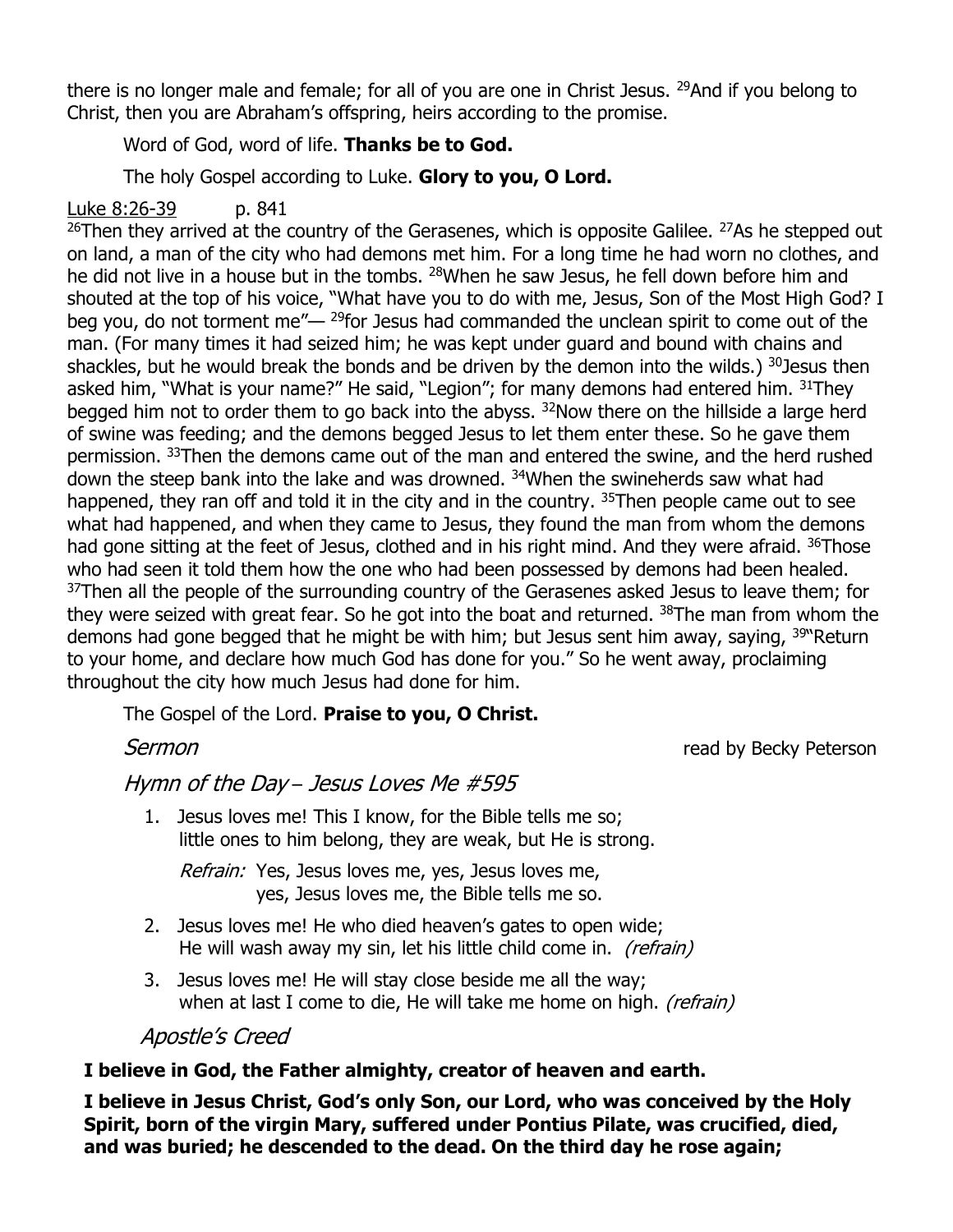**he ascended into heaven, he is seated at the right hand of the Father, and he will come to judge the living and the dead.** 

**I believe in the Holy Spirit, the holy catholic church, the communion of saints, the forgiveness of sins, the resurrection of the body, and the life everlasting. Amen.**

# Prayers of God's People

Each petition ends "*Lord, in your mercy*," please respond: **hear our prayer.**

## **Offering**

Mail: Lord of Life Lutheran, 1005 St. Nicholas Drive, North Pole, AK 99705

 $\Diamond$  Online: "giving" tab at [www.lordoflifeak.com/](http://www.lordoflifeak.com/)giving or the QR Code  $\rightarrow$ 

◊ Phone app: download "Give Plus Church" search by zip 99705, choose Lord of Life, and follow the easy instructions



1. Softly and tenderly Jesus is calling, calling for you and for me. See on the portals he's waiting and watching, watching for you and for me.

Refrain: "Come home, come home! You who are weary come home." Earnestly, tenderly, Jesus is calling, calling, "O sinner, come home!"

- 2. Why should we tarry when Jesus is pleading, pleading for you and for me? Why should we linger and heed not his mercies, mercies for you and for me? Refrain
- 3. Oh, for the wonderful love he has promised, promised for you and for me! Though we have sinned, he has mercy and pardon, pardon for you and for me. Refrain

Offering Prayer – **God of abundance: you have set before us a plentiful harvest. As we feast on your goodness, strengthen us to labor in your field, and equip us to bear fruit for the good of all in the name of Jesus. Amen.**

Christ's Words of Institution and Communion

L: In Christ's presence there is fullness of joy. Come to the banquet.

The Lord's Prayer

We pray together with confidence the prayer our Lord Jesus taught us to pray, **Our Father, who art in heaven, hallowed be thy name, thy kingdom come, thy will be done on earth as it is in heaven.** 

**Give us this day our daily bread; and forgive us our trespasses, as we forgive those who trespass against us; and lead us not into temptation, but deliver us from evil.**

### **For thine is the kingdom, and the power, and the glory, forever and ever. Amen.**

### Announcements

- Coming up: June 26 Special Congregational Meeting after worship; June 27 Evening Bible Study & Potluck; July 11-15 VBS – registrations out now!
- Willing to Serve on Sunday (reading, usher, click a mouse for power point)? call (907) 488-6720 or sign up on the clipboard near the church office